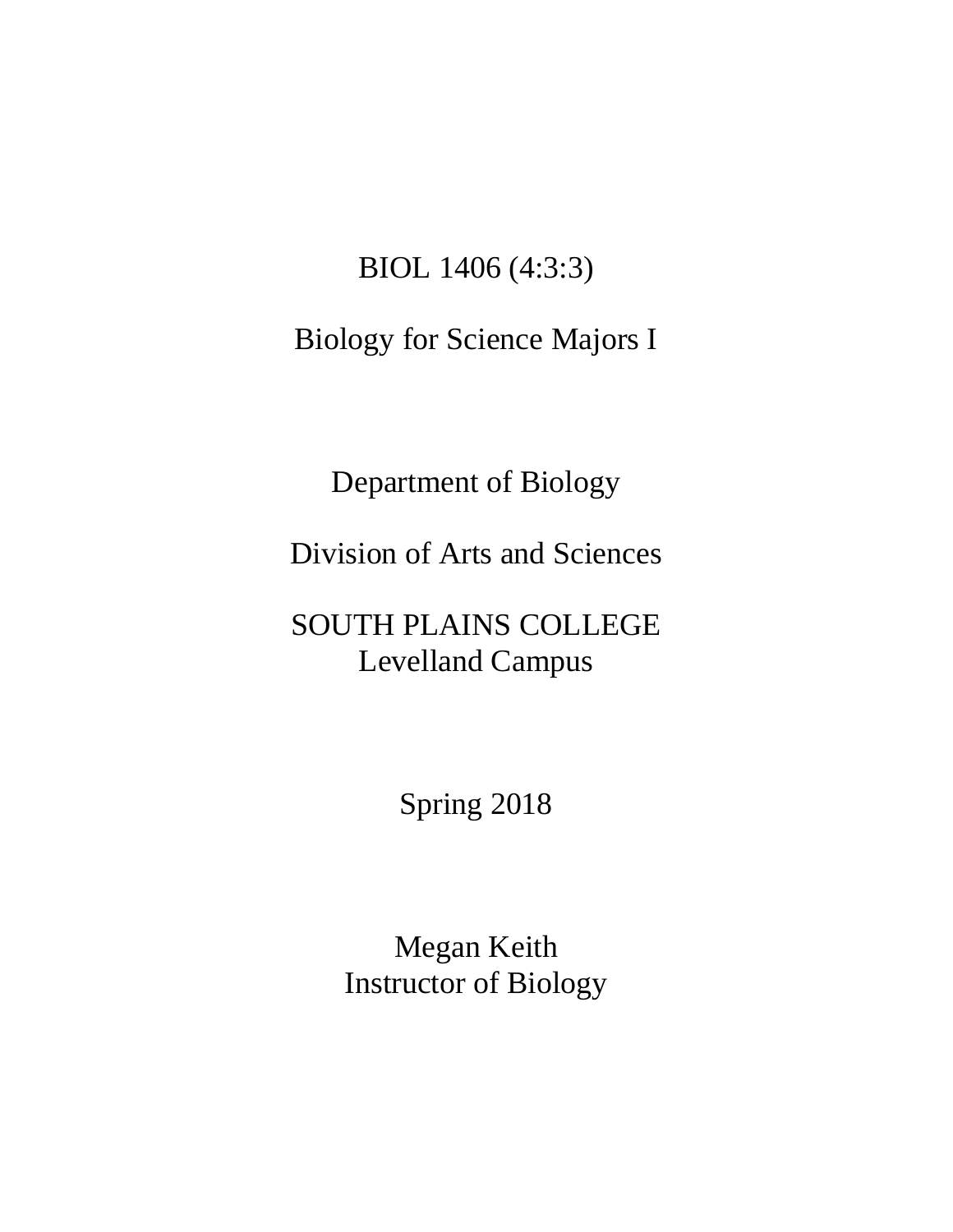#### **COURSE INFORMATION SHEET BIOL 1406- BIOLOGY FOR SCIENCE MAJORS I SPRING 2018**

| Instructor: | Megan Keith                      |     |                           | Office Hours: | Tues. | 3:30-4:30                    |
|-------------|----------------------------------|-----|---------------------------|---------------|-------|------------------------------|
| Office:     | Science Building S132            |     |                           |               | Wed.  | $9:30-11:30$                 |
| Email:      | $m$ keith@southplainscollege.edu |     |                           |               |       | Thurs. $8:30-9:30/3:30-4:30$ |
|             |                                  |     |                           |               | Fri.  | $8:30-11:30$                 |
| Lecture:    | Section 003                      | TR. | $9:30AM - 10:45AM (S137)$ |               |       |                              |
| Lab:        | Section 003                      | T   | $11:00AM - 1:30PM(S197)$  |               |       |                              |

**Course Description:** This course focuses on fundamental principles of living organisms including the chemistry of life, cell and molecular biology, genetics and evolution. This is the first semester of an integrated course for majors in biological sciences and related studies, including the medical disciplines.

## **Course Implementation:**

Prerequisite: None

Credit: Four semester hours

Required Textbook: Campbell BIOLOGY, 11<sup>th</sup> edition by Reece et al. (any format is acceptable—printed, e-text, online access, etc.)

Lab Manual: *Biology for Science Majors I & II Lab Manual*, 2<sup>nd</sup> edition (Available only at the SPC bookstore)

## **Course Objectives:**

- A. To introduce basic biological principles through an integrated approach.
- B. To investigate the cellular processes of living organisms with an emphasis on biological chemistry applications.
- C. To investigate the mechanisms of genetics and inheritance.
- D. To introduce the role and mechanisms of evolution in biology.

# **Online Course Content**

- Blackboard is the primary source for all course information.
- **Students need to access Blackboard daily**. Firefox or Safari are recommended.

• Specific course materials available include: PowerPoint lectures, messages and announcements from the instructor, study aids, required handouts, etc.

#### **SPC Email**

Each student has an SPC email account and should check it regularly. Instructors and the administration will use this email address to contact the student.

#### **Policies, Procedures, and Rules**

This course will be conducted according to the policies and procedures of the South Plains College Student Handbook and General Catalog.

#### *Attendance*-

- Punctual and regular lecture and lab attendance is required of all students.
- Open door policy: if you do arrive late quietly take your seat. You may not make up quizzes or other work. Excessive tardiness will not be tolerated and may result in withdrawal from the course (**3 late arrivals exceeding 10 minutes = 1 unexcused absence**).
- In the case of unexcused absence, the student will receive a 0 for the work submitted that day and it is the student's responsibility to obtain missed notes from classmates.
- When unavoidable situations such as illness, weather, an official college-sponsored trip, or a death in the family causes absence, the student may make up the missed class work as long as documentation can be provided. The student will have one week from the date the makeup work is assigned to turn it in for credit. (continued on next page)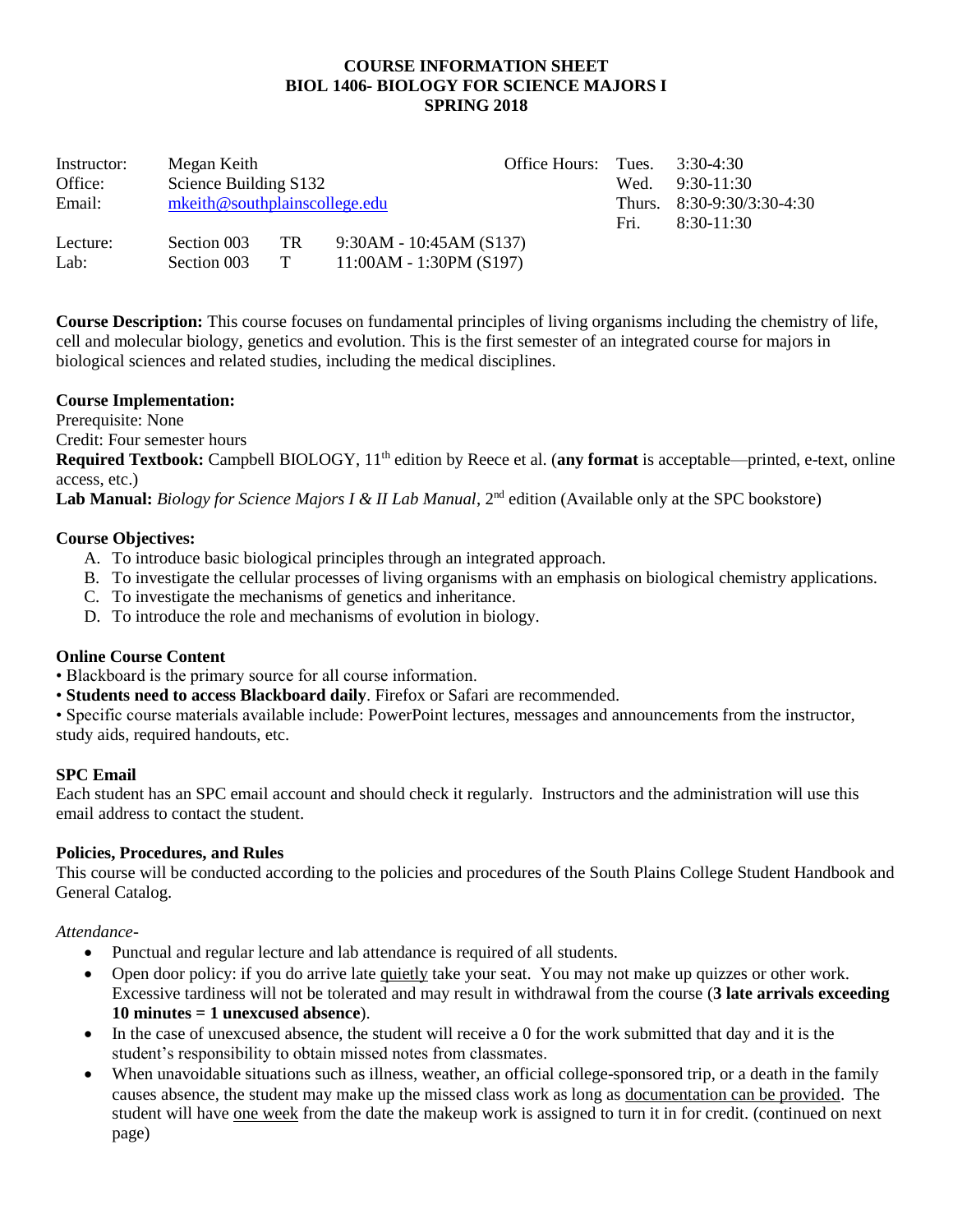- The student may be administratively withdrawn from the course when absences become excessive (**4 unexcused absences or more**) and the minimum course objectives cannot be met. The instructor is required to initiate a student's administrative withdrawal when the student has missed every class period for two weeks excluding holidays.
- Should a student, for any reason, delay in reporting to a class after his/her official enrollment, absences will be attributed to the student from the first meeting of the class. A student who does not attend a class by the  $12<sup>th</sup>$  day of classes will automatically be dropped from the course and receive a grade of "X".

*Hazardous Weather Policy-* South Plains College rarely cancels classes due to weather. Students should plan accordingly to be able to attend all classes and arrive at SPC Levelland safely. Announcements concerning cancellations and/or delays are made on local television, radio and MySPC.

### **Assessment**

Final grades for the course will be calculated on a weighted scale: four exams (65%), daily quizzes (20%) and assignments (15%).

| <b>Letter Grade</b> | <b>Course Average*</b> |
|---------------------|------------------------|
|                     | 90-100%                |
| В                   | 80-89%                 |
| ┌                   | 70-79%                 |
| Ð                   | 60-69%                 |
| E                   | $0-59%$                |

\***Course Average**: Calculated by the average of the five grades indicated. If a student's final average *is less than* one half a percentage point away from the next higher letter grade, the instructor will consider giving the higher letter grade. There are NO curves or extra credit in this course.

#### **Exams**

- Each major exam will cover material from BOTH lecture and lab.
- The exam format will include multiple-choice questions, short answer questions, words to define, and diagrams to draw or label.
- Each exam score is recorded as a percent score (number correct out of the total possible) with 100% being the maximum score.
- The last ("final") exam will be given during final exam week and will include both new material and comprehensive material.
- Students should **NOT** miss exams! Any student who misses an exam will have a 0 score entered for that exam. I will only consider allowing a student to make up an exam if they have contacted me **before** the exam has been given.

# **Quizzes**

- Quizzes will be given daily. Each quiz will cover the lecture AND lab material from the previous class day.
- The lowest THREE (3) quiz grades will be dropped before the final quiz average is calculated at the end of the semester IF the student has received no more than 3 unexcused absences.
- Quizzes will be given at the **beginning** of each lecture period. **Quizzes CANNOT be made up if missed for any reason.**
- Students who leave class immediately following a quiz will receive a 0 for that quiz.

#### **Academic Integrity**

- It is the aim of the faculty of South Plains College to foster a spirit of complete honesty and a high standard of integrity. The attempt of any student to present any work as their own which he or she has not honestly performed is regarded SPC as a most serious offense and renders the offender liable to serious consequences, possibly suspension.
- Any student caught cheating on an exam will be dropped immediately from the course with an "F". Any student caught cheating on a quiz will receive a permanent 0 for that grade that may not be dropped or replaced.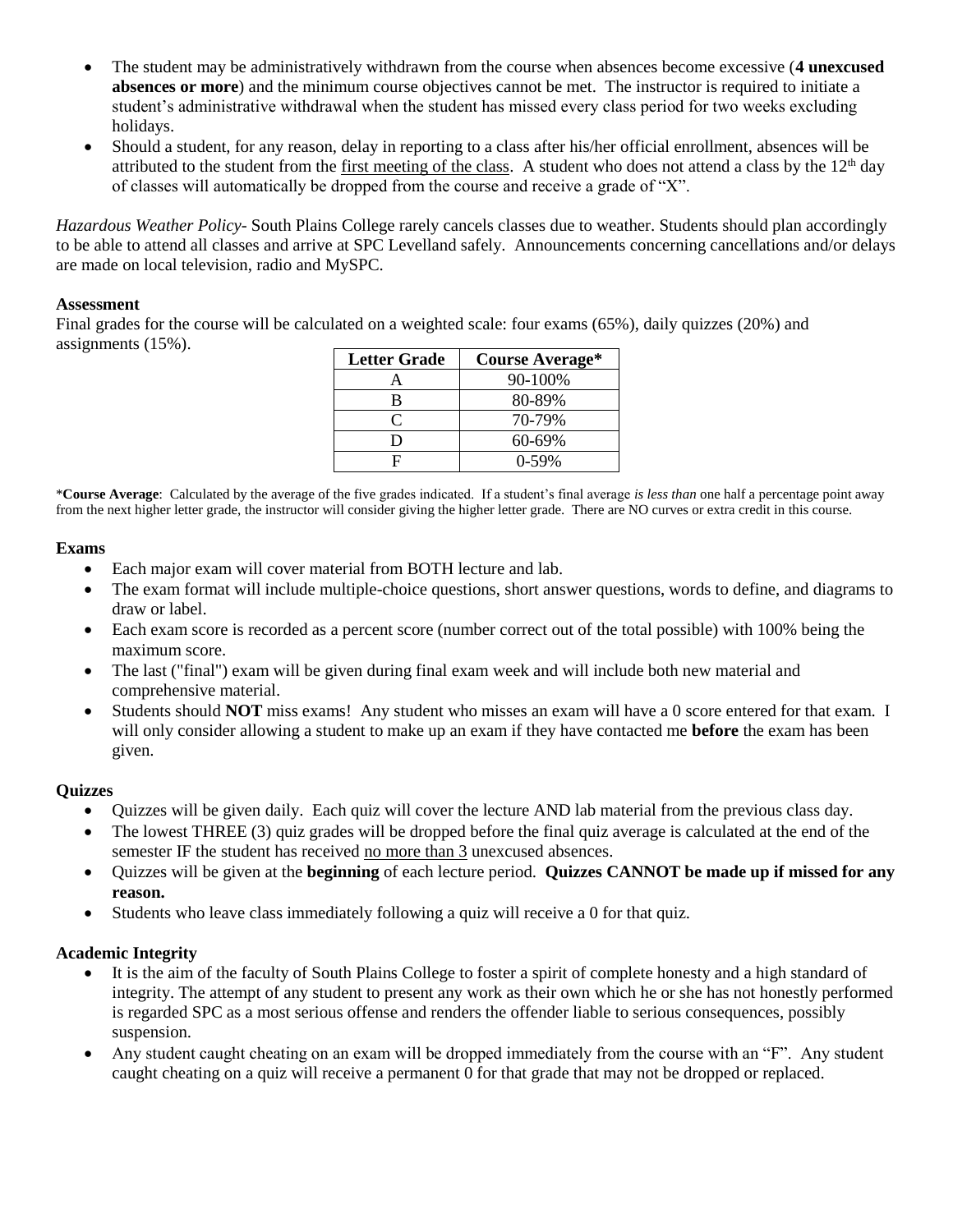### **Electronic Devices**

- ALL electronic devises should be silenced inside the classroom. Devices that may be out during lecture include laptops, tablets, and in *special circumstances*, cell phones.
- If an electronic device goes off repeatedly during lecture or lab, **5 points will be deducted from the student's next major exam grade per incident.**
- If a device is being utilized for anything other than what is being covered in class that day, the student will be dismissed from class and will receive a 0 for the day. If a student is a repeat offender and cannot control their electronics usage out of respect for others, the student will be dismissed from the course.
- **Phones and smartwatches must be put away during exams.**
- **You may NOT record the lectures (I will do that for you) or take photos/video of the instructor during lab.**

#### **Privacy**

The federal law guaranteeing student privacy is the policy of this instructor as well as that of SPC. This means that I will not discuss your grade with anyone other than YOU.

## **Dismissal Policy**

A high standard of conduct is expected of all students. It is assumed that obedience to the law, respect for properly constituted authority, personal honor, integrity, and common sense will guide the actions of each member of this class. Any student who fails to perform to expected standards will be asked to withdraw from the class. Descriptions of misconduct are listed in the South Plains College Student Guide.

#### **Diversity Statement**

In this class, the instructor will establish and support an environment that values and nurtures individual and group differences and encourages engagement and interaction. Understanding and respecting multiple experiences and perspectives will serve to challenge and stimulate all of use to learn about others, about the larger world, and about ourselves. By promoting diversity and intellectual exchange, we will not only mirror society as it is, but also model society as it should and can be.

#### **Special Accommodations**

Any student will special accommodations should identify themselves the first week of class. The student is responsible for providing the necessary documentation from the SPC Disabilities Services offices.

Students with disabilities, including but not limited to physical, psychiatric, or learning disabilities, who wish to request accommodations in this class should notify the Disability Services Office early in the semester so that the appropriate arrangements may be made. In accordance with federal law, a student requesting accommodations must provide acceptable documentation of his/her disability to the Disability Services Office. For more information, call or visit the Disability Services Office at Levelland Student Health & Wellness Center 806-716-2577, Reese Center (also covers ATC) Building 8: 806-716-4675, Plainview Center Main Office: 806-716-4302 or 806-296-9611, or the Health and Wellness main number at 806-716-2529.

#### **Material Safety Data Sheets (MSDS)**

These data sheets detail any potential hazards which may be incurred while utilizing various chemicals in the laboratory. The MSDS notebook is located in room 146 of the science building. All students are encouraged to read about the chemicals used in the lab in the MSDS notebook. Please ask the instructor if you need assistance.

### **Campus Concealed Carry**

South Plains College permits the lawful carry of concealed handguns in accordance with Texas state law, and Texas Senate Bill 11. Individuals possessing a valid License to Carry permit, or the formerly issued Concealed Handgun License, may carry a concealed handgun at all campus locations except for the Natatorium. For a complete list of campus carry exclusions zones by event, please visit: <http://www.southplainscollege.edu/campuscarry.php>

Pursuant to PC 46.035, the open carrying of handguns is prohibited on all South Plains College campuses. Report violations to the College Police Department at 806-716-2396 or 9-1-1.

**ALiCE Active Shooter Response Training Sessions are made available to students throughout each semester.**